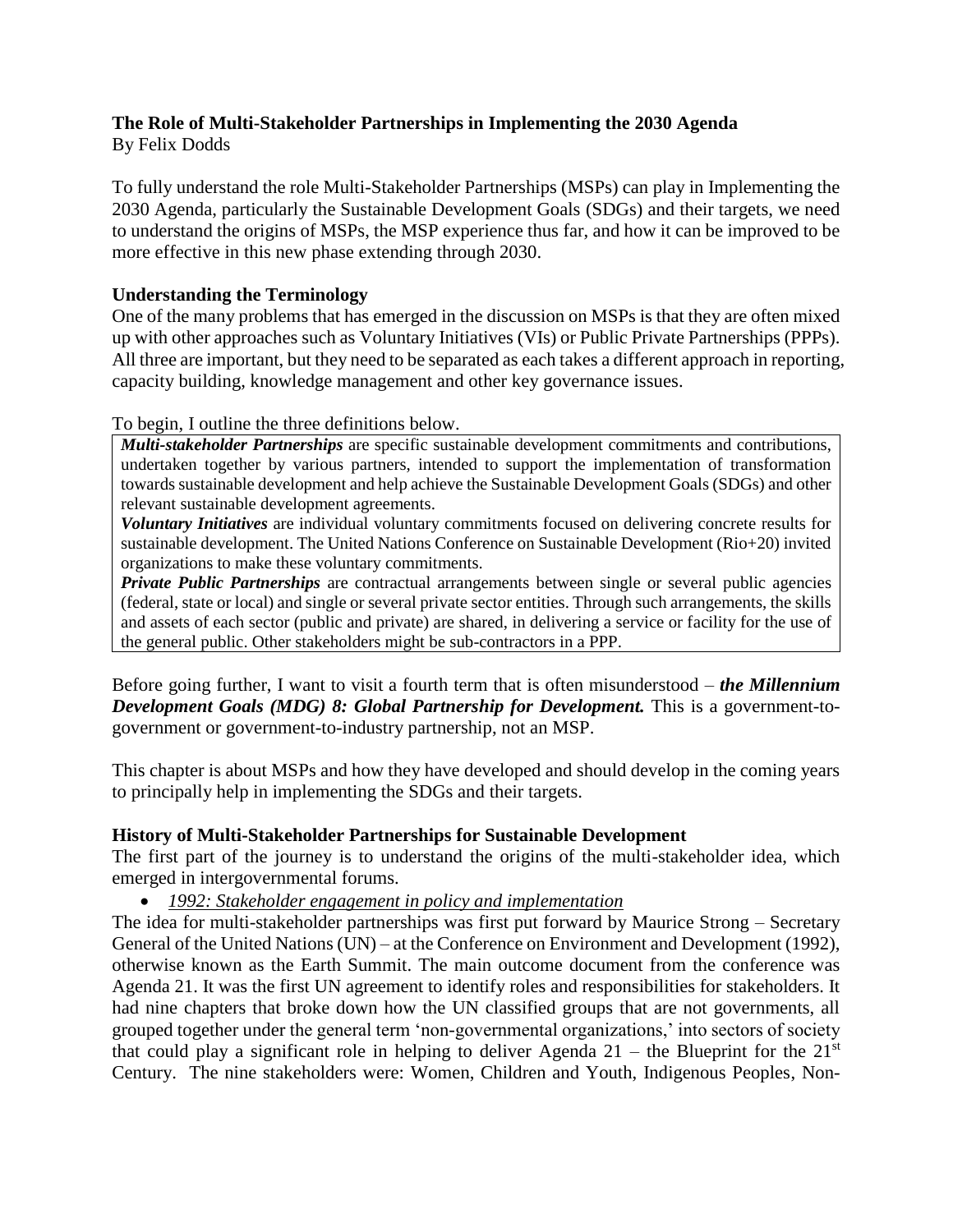Governmental Organizations, Local Authorities, Workers and Trade Unions, Business and Industry, Scientific and Technological Community and Farmers.

## • *1996: Emergence of Stakeholder Dialogues*

The UN Commission on Sustainable Development (CSD), set up in 1993 to monitor the implementation of Agenda 21, also became a place to experiment in the involvement of stakeholders in policy development and in reporting on their delivery of Agenda 21. This included initiatives such as 'Day at the Workplace,' which assessed the sustainability metrics of a particular workplace. Another session looked at Local Agenda 21, which highlighted the role of local government in delivering Agenda 21 targets at the local level.

This opening-up of the UN system to stakeholders grew considerably in the years immediately following the 1992 Conference and influenced a number of UN Conferences and Summits between 1992 and 1996. Perhaps the largest impact was observed at the 1996 the Habitat II Conference on Human Settlement, where two major developments took place. The first was the enabling of stakeholders to propose text in its informal meetings,a first at a UN conference, with the text coming to life if a government endorsed it. The second was the emergence of a very interesting approach to engage stakeholders in debate and in commitments. The conference had two intergovernmental committees, one for the negotiations of the Habitat Agenda and the other for each stakeholder group focused on the contribution of local authorities, the private sector, parliamentarians, non-governmental organizations, foundations, science and engineering, and the UN system.

This approach was endorsed by the UN General Assembly for the Rio+5 UN General Assembly session in 1997 and subsequently for meetings of the CSD. Between 1998 and 2001, the CSD dedicated two days to interactive dialogues with stakeholders, usually three or four per three-hour session. The outcome of these sessions created an ongoing dialogue on policies between the CSD and stakeholders and provided an avenue for the two to try and move policies forward together.

# • *The UN Global Compact*

Industry engaged with not only the CSD in the follow up to the 1992 Conference, but also with other UN bodies. UN Secretary General Kofi Annan sought to deepen this engagement. In 1999 Secretary General Annan launched, as a challenge, the UN Global Compact as a voluntary initiative based on CEO commitments to implement universal sustainability principles and to take steps to support UN goals at the World Economic Forum. The UN Global Compact promotes ten principles and is now comprised of over 8000 companies and 4000 non-business participants. In launching the UN Global Compact, Secretary General Annan sought, in his own words, the following:

"a creative partnership between the United Nations and the private sector. I made the point that the everyday work of the United Nations -- whether in peacekeeping, setting technical standards, protecting intellectual property or providing much-needed assistance to developing countries - helps to expand opportunities for business around the world. And I stated quite frankly that, without your know-how and your resources, many of the objectives of the United Nations would remain elusive.

The United Nations agencies -- the United Nations High Commissioner for Human Rights, the International Labour Organization (ILO), the United Nations Environment Programme (UNEP) - - all stand ready to assist you, if you need help, in incorporating these agreed values and principles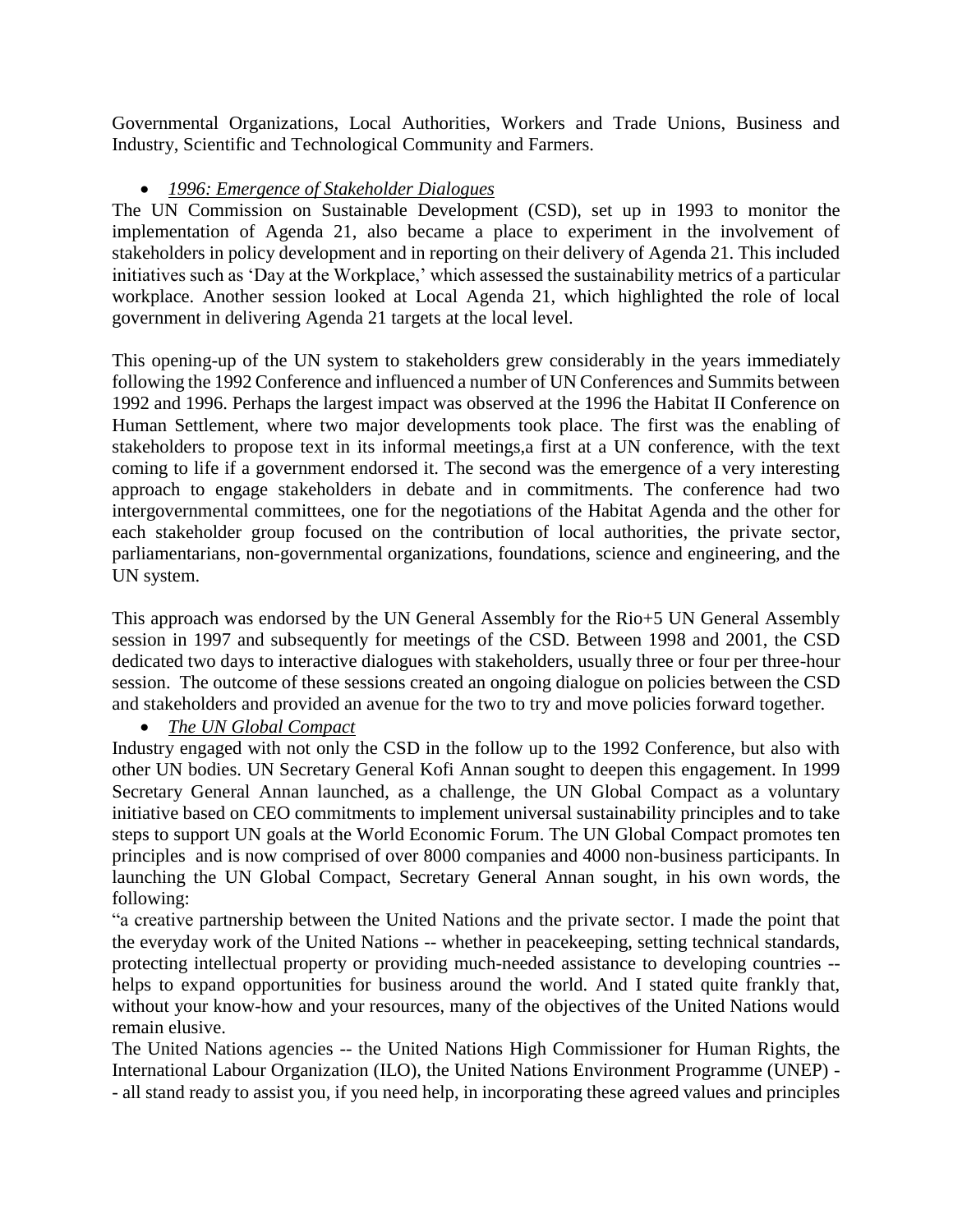into your mission statements and corporate practices. And we are ready to facilitate a dialogue between you and other social groups, to help find viable solutions to the genuine concerns that they have raised. You may find it useful to interact with us through our newly created website, www.un.org/partners, which offers a "one-stop shop" for corporations interested in the United Nations. More important, perhaps, is what we can do in the political arena, to help make the case for and maintain an environment which favours trade and open markets." (Annan, 1999)

The UN Global Compact originally had nine universal principles:

| <b>Rights</b><br>Human                                                                                       |
|--------------------------------------------------------------------------------------------------------------|
| Businesses should:                                                                                           |
| Principle 1: Support and respect the protection of internationally proclaimed human rights; and              |
| Principle 2: Make sure that they are not complicit in human rights abuses.                                   |
| Labour<br><b>Standards</b>                                                                                   |
| Businesses should uphold:                                                                                    |
| Principle 3: the freedom of association and the effective recognition of the right to collective             |
| bargaining;                                                                                                  |
| Principle 4: the elimination of all forms of forced and compulsory labour;                                   |
| Principle 5: the effective abolition of child labour; and                                                    |
| Principle 6: the elimination of discrimination in employment and occupation.                                 |
| <b>Environment</b>                                                                                           |
| Businesses should:                                                                                           |
| Principle 7: support a precautionary approach to environmental challenges;                                   |
| Principle 8: undertake initiatives to promote environmental responsibility; and                              |
| Principle 9: encourage the development and diffusion of environmentally friendly                             |
| technologies.                                                                                                |
| The $10^{th}$ Principle was added on the $24^{th}$ of June 2004 in accordance with the UN Convention Against |

*Corruption* which had been adopted in 2003. **Anti-Corruption**

• Principle 10: Businesses should work against [corruption](https://en.wikipedia.org/wiki/Political_corruption) in all its forms, including [extortion](https://en.wikipedia.org/wiki/Extortion) and [bribery.](https://en.wikipedia.org/wiki/Bribery) (UN Global Compact, 2018)

• *2000: Millennium Development Goals (MDGs)*

In 2000 at the Millennium Summit, a number of suggestions on how to focus government action over the first 15 years of the millennium were identified. The following year, these were synthesized into a set of eight Millennium Development Goals (MDGs) by the UN system through an interagency task force. As mentioned in the introduction of **Millennium Development Goal** 8: A Global Partnership for Development, was set of targets for government and the private sector. It was not as some have suggested an MSP process.

The UN and its Member States recognized the need to identify some broad guidelines for how to engage with the private sector. In 2000, guidelines on cooperation between the UN and the private sector were issued by the UN Secretary General to enhance the cooperation between the two. It had five general principles:

- 1. Advance UN goals: The objective needs to be articulated clearly and must advance UN goals as laid out in the Charter.
- 2. Clear delineation of responsibilities and roles: The arrangement must be based on a clear understanding of respective roles and expectations, with accountability and a clear division of responsibilities.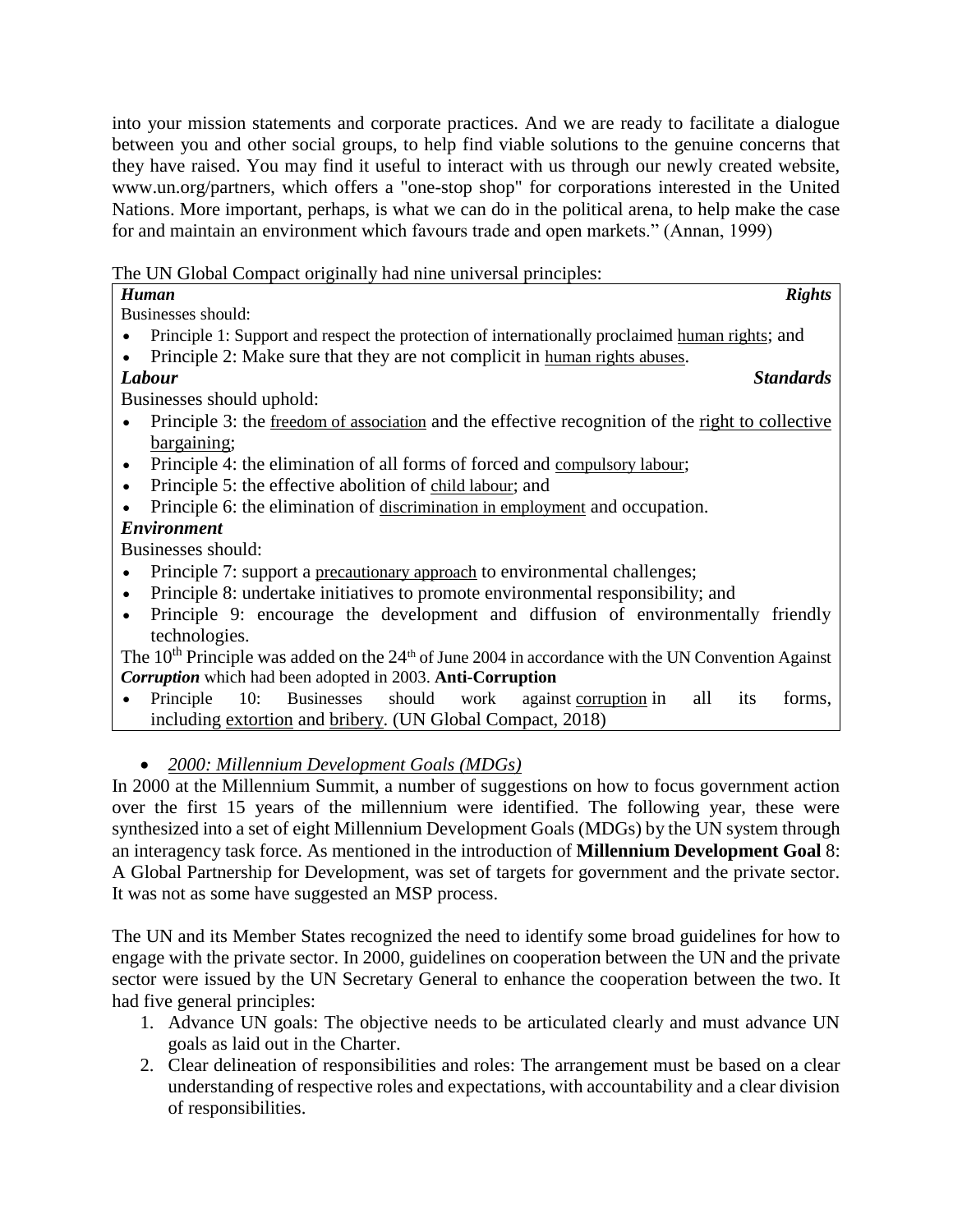- 3. Maintain integrity and independence: Arrangements should not diminish the UN's integrity, independence and impartiality.
- 4. No unfair advantage: Every member of the business community should have the opportunity to propose cooperative arrangements, within the parameters of these guidelines. Cooperation should not imply endorsement or preference of a particular business entity or its products or services.
- 5. Transparency: Cooperation with the business community sector must be transparent. Information on the nature and scope of cooperative arrangements should be available within the Organization and to the public at large.

# • *2001: First UN Global Partnership Resolution (every 2 years)*

Beginning in 2001, Member States sought to give direction on global partnership between the UN Global Compact and the private sector every two years using a standing item on the Second Committee of the UN General Assembly. The General Assembly resolution – "Towards Global Partnerships" – was included on the General Assembly Second Committee agenda, adopted in 2001 and then updated every two years.

The adopted resolution stressed the need for Member States to further discuss partnerships and consider ways and means to enhance cooperation between the UN and all relevant partners, including partners from developing countries to give them greater opportunities to contribute to the realization of the goals and programmes of the Organization.

• *2002: Bali Guidelines and World Summit on Sustainable Development (WSSD) Type 1 and Type 2*

In 2000 and 2001, stakeholders, the UN, and Member States first explored the idea of "multistakeholder partnerships" as a potential outcome from the World Summit on Sustainable Development (WSSD). These would be a mechanism, but not the sole mechanism, to deliver political commitments. The Bali Guidelines on Partnerships included the following points:

- Objective of Partnerships
- Voluntary in Nature/Respect for fundamental Principles and Values
- Link with Globally Agreed Outcomes
- Integrated Approach to Sustainable Development
- Transparency and Accountability
- Tangible Results
- Funding Agreements
- New/Value Added Partnerships
- Local involvement and international Impact

WSSD delineated the types of government commitments as Type 1 commitments and Type 2 commitments.

*Type 1:* policy agreements and commitments

**Type 2:** commitments and action-oriented multi-stakeholder platforms focused on deliverables translating political commitments into action

• *2003: Commission on Sustainable Development/Economic and Social Council - criteria and guidelines for partnerships*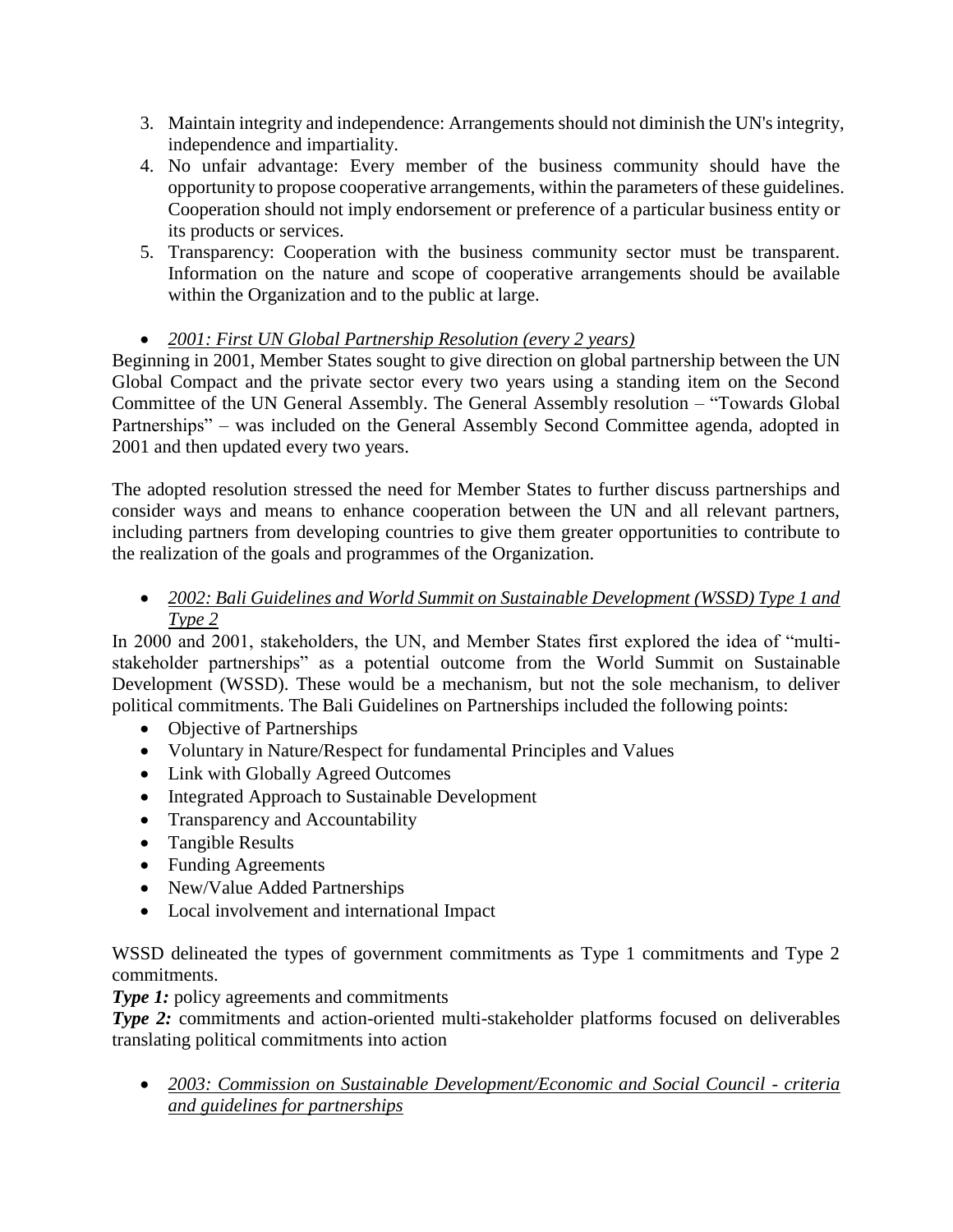WSSD didn't agree an intergovernmental set of criteria and guidelines for partnerships. It left that to the first meeting of the Commission on Sustainable Development (2003) after WSSD. The CSD decision agrees that partnerships are:

- voluntary initiatives undertaken by Governments and relevant stakeholders;
- contribute to the implementation Agena 21, JPoI;
- not intended to substitute commitments made by Governments;
- bear in mind the economic, social and environmental dimensions;
- comprised of predictable and sustained resources for their implementation, should include the mobilization of new resources, and where relevant, should result in the transfer of technology to, and capacity-building in, developing countries;
- designed and implemented in a transparent and accountable manner;
- should be consistent with national laws and national strategies;
- providing information and reporting by partnerships registered with the CSD.

The outcome from the CSD was then endorsed by the Economic and Social Council of the UN and, as I write these words (November 2018), the only real set of criteria and guidelines that the UN is instructed to use in relation to MSPs.

## • *2006: United Nations Office of Partnership created*

In 2006, the United Nations Office of Partnership (UNOP) was created to strengthen system-wide coherence in the establishment of operational relationships with global partners of the United Nations. This was done "to provide support for the United Nations Democracy Fund; and to support partnership initiatives from non-State actors or United Nations entities in the light of General Assembly resolutions on the importance of engaging public and private sector stakeholders in the implementation of the Millennium Declaration, as well as the achievement of the Millennium Development Goals." (UN, 2006)

• *2008: First Annual UN Partnership Forum within ECOSOC*

Many people do not realize that there was a lot of hostility to the MDGs when they were launched. This was in part because many saw the MDGs as a reduction of the 1990 UN Conference and Summit Global Programmes of Action, negotiated with enormous engagement by stakeholders, into just 8 Goals and 21 targets. By 2008, stakeholders were more accepting. The idea of developing MSPs to help deliver the MDGs had its first outing at the newly created ECOSOC 2008 Partnership Forum and was focused around the delivery of the MDGs.

## • *2010: UNGA first revision of Guidelines between the UN and the Business Community*

The UNGA's first revision of guidelines between the UN and the private sector gave new instructions around the areas of impact, transparency and accountability, in particular. The revision said it:

"9. Encourages the United Nations system to continue to develop, for those partnerships in which it participates, a common and systemic approach, which places greater emphasis on impact, transparency, accountability and sustainability, without imposing undue rigidity in partnership agreements, and with due consideration being given to the following partnership principles: common purpose, transparency, bestowing no unfair advantages upon any partner of the United Nations, mutual benefit and mutual respect, accountability, respect for the modalities of the United Nations, striving for balanced representation of relevant partners from developed and developing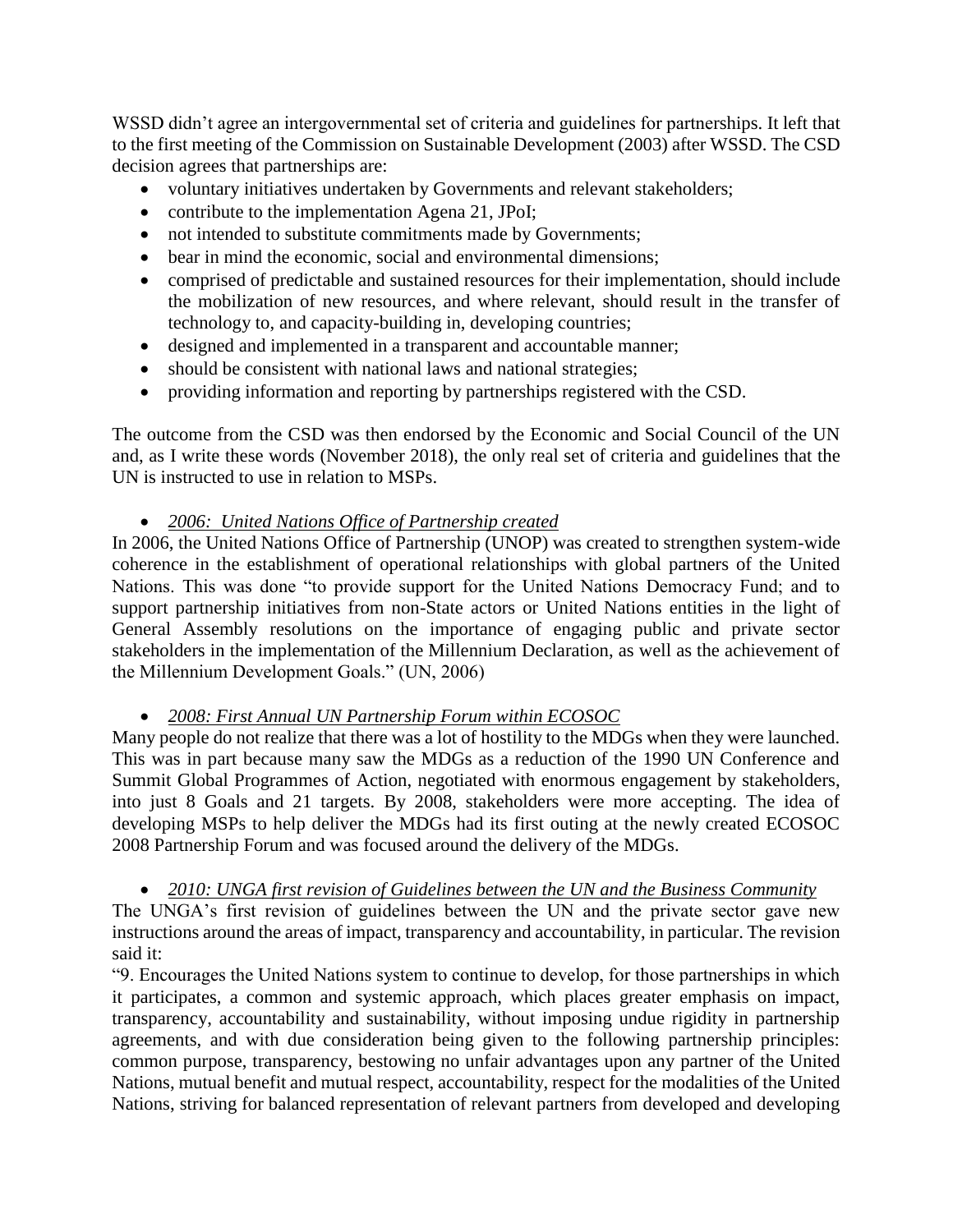countries and countries with economies in transition, sectoral and geographic balance, and not compromising the independence and neutrality of the United Nations;" (UN, 2009)

The lack of more clear instructions did not change the way that partnerships were being approached by the UN. There was no new due diligence and no real attempt to delist MSPs that were not reporting or delivering against their stated aims and objectives.

## • *2012: Rio+20 Voluntary Initiatives/Commitments*

The academic reviews of partnerships showed that up to 70% of the partnerships registered on the UN website were either dormant or had ceased to be trying to achieve their stated aims.

Rio+20 focused more on Voluntary Initiatives/Commitments; some 700 of these were announced during the conference, while only 207 MSPs were announced.

"283. We welcome the commitments voluntarily entered into at the United Nations Conference on Sustainable Development and throughout 2012 by all stakeholders and their networks to implement concrete policies, plans, programmes, projects and actions to promote sustainable development and poverty eradication. We invite the Secretary-General to compile these commitments and facilitate access to other registries that have compiled commitments, in an Internet-based registry. The registry should make information about the commitments fully transparent and accessible to the public, and it should be periodically updated." (UN, 2012)

The Voluntary Initiatives/Commitments at Rio+20 were issued by governments, intergovernmental organizations, major groups and others to contribute to the implementation of the inter-governmentally agreed SDGs and commitments in the Rio+20 outcome document, "The Future We Want." Within a year of Rio+20, the UN registry has grown to 1,382 pledges with committed resources estimated at more than \$636 billion.

"I am encouraged by the more than 700 concrete commitments registered at the Conference, from governments, business, industry, financial institutions and civil society groups, amongst others," said United Nations Secretary-General Ban Ki-Moon. Wu Hongbo, Under-Secretary-General for Economic and Social Affairs, stressed that "voluntary commitments and partnerships are important contributions that are strengthening the implementation of sustainable development everywhere by allowing people from all parts of society to contribute." He also added that "partnerships and voluntary commitments complement but do not substitute for government responsibilities and inter-governmentally agreed commitments." (UN, 2013)

# • *2014: SAMOA Pathway*

SAMOA Pathway -The SIDS Action Platform emerged to support the follow up to the Third International Conference on Small Island Developing States (SIDS Conference), including through a partnerships platform, a partnerships framework, and a UN Implementation Matrix.

It came about to "request [that] the Department of Economic and Social Affairs … finalize a standardized partnership reporting template and process, in consultation with the Steering Committee, which takes into account existing reporting mechanisms and the need to minimize the reporting burden and ensures reporting coherence.

It also stated the following: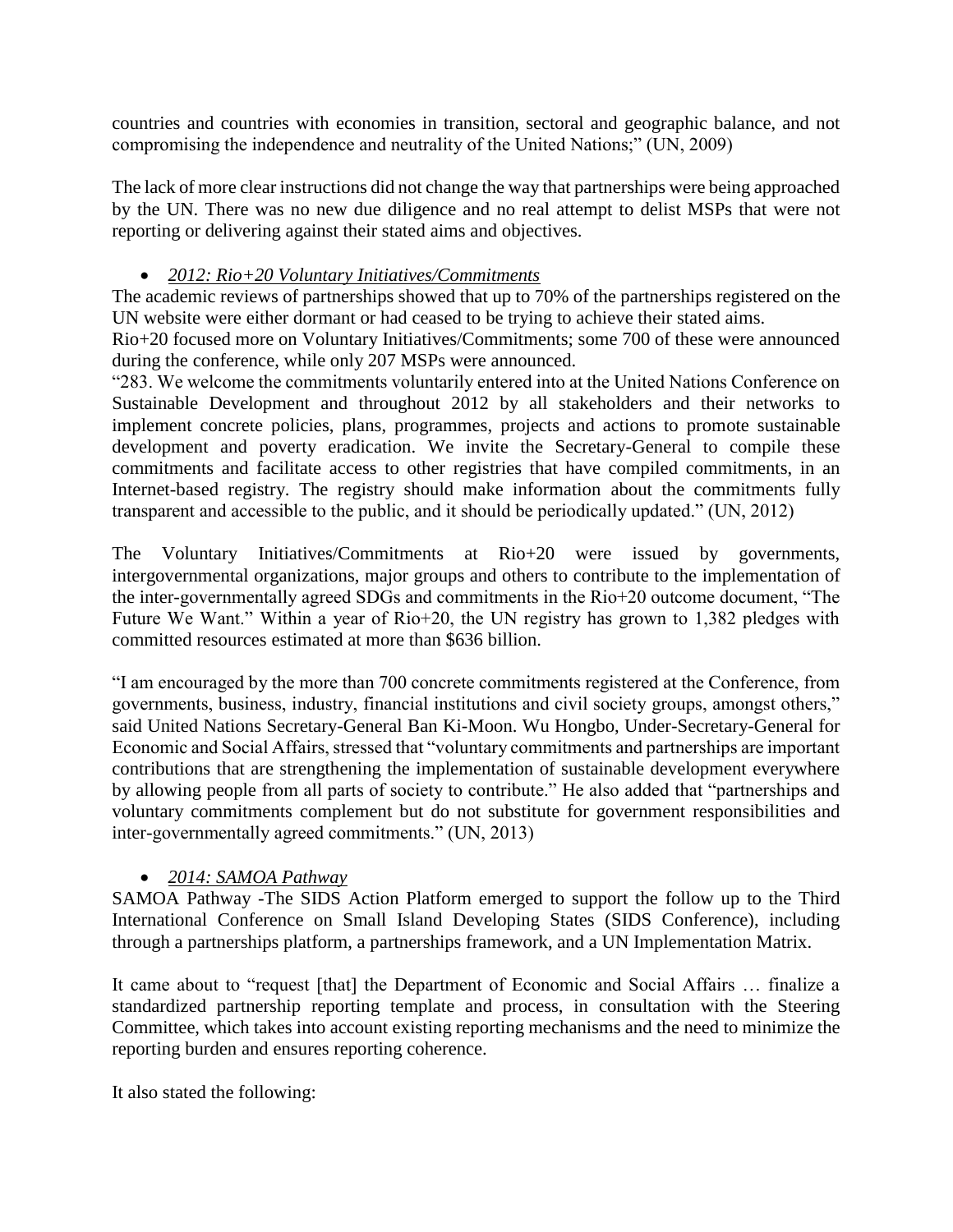101. In this regard, we request the Secretary-General, in consultation with Member States, to present recommendations, including through the use of existing intergovernmental mechanisms, for a partnership framework to monitor and ensure the full implementation of pledges and commitments through partnerships for small island developing States. The framework should ensure that partnerships focus on the priorities of small island developing States, identify new opportunities to advance their sustainable development of and ensure the full implementation of the Barbados Programme of Action, the Mauritius Strategy and the Samoa Pathway. The recommendations should be presented to the General Assembly for consideration and action at its sixty-ninth session.

124. In this regard, we are committed to supporting the efforts of small island developing States: (a) To request the Secretary-General to report to the General Assembly and to the Economic and Social Council on the progress achieved in implementing the priorities, commitments, partnerships and other activities of the small island developing States;

(b) To request the Department of Economic and Social Affairs to continue to maintain a partnerships platform focused on the small island developing States and to regularly convene the inter-agency consultative group to report on the full implementation of the Barbados Programme of Action, the Mauritius Strategy and the Samoa Pathway, with adequate and timely analysis based on relevant targets and indicators relevant to the small island developing States in order to ensure accountability at all levels." (UN, 2014)

## • *2015: 2030 Agenda for Sustainable Development*

The 2030 Agenda of Sustainable Development identified MSPs as a mechanism to help deliver the goals and targets in the SDGs and, more broadly, the commitments in the 2030 Agenda.

The Agenda for Sustainable Development outline the following goals with respect to MSPs:

"17.16 Enhance the global partnership for sustainable development, complemented **by multistakeholder partnerships that mobilize and share knowledge, expertise, technology and financial resources, to support the achievement of the sustainable development goals** in all countries, in particular developing countries

17.17 Encourage and promote effective public, public-private and civil society partnerships, **building on the experience and resourcing strategies of partnerships."** (UN, 2015)

To enable the UN website to register the commitments made for MSPs and Voluntary Initiatives/Commitments, the UN over time has developed a number of ways to monitor the partnerships. It has introduced, based on the SAMOA Pathway but not upon any intergovernmental decision as of yet, two approaches. The first is the introduction of the SMART criteria when registering "specific, measurable, achievable, resource-based, with time-based deliverables." It is also in the process of introducing a traffic-lights approach to registered MSPs and Voluntary Initiatives/Commitments; this would be in relation to the annual reporting requirement. It has been suggested that if they don't report within a year, they have a yellow-light attributed to their partnership. If they haven't reported within two years, a red-light would be attributed and, after three years, would ultimately be delisted.

The High-Level Political Forum established mandate that includes a 'platform for partnerships,' which stated the following: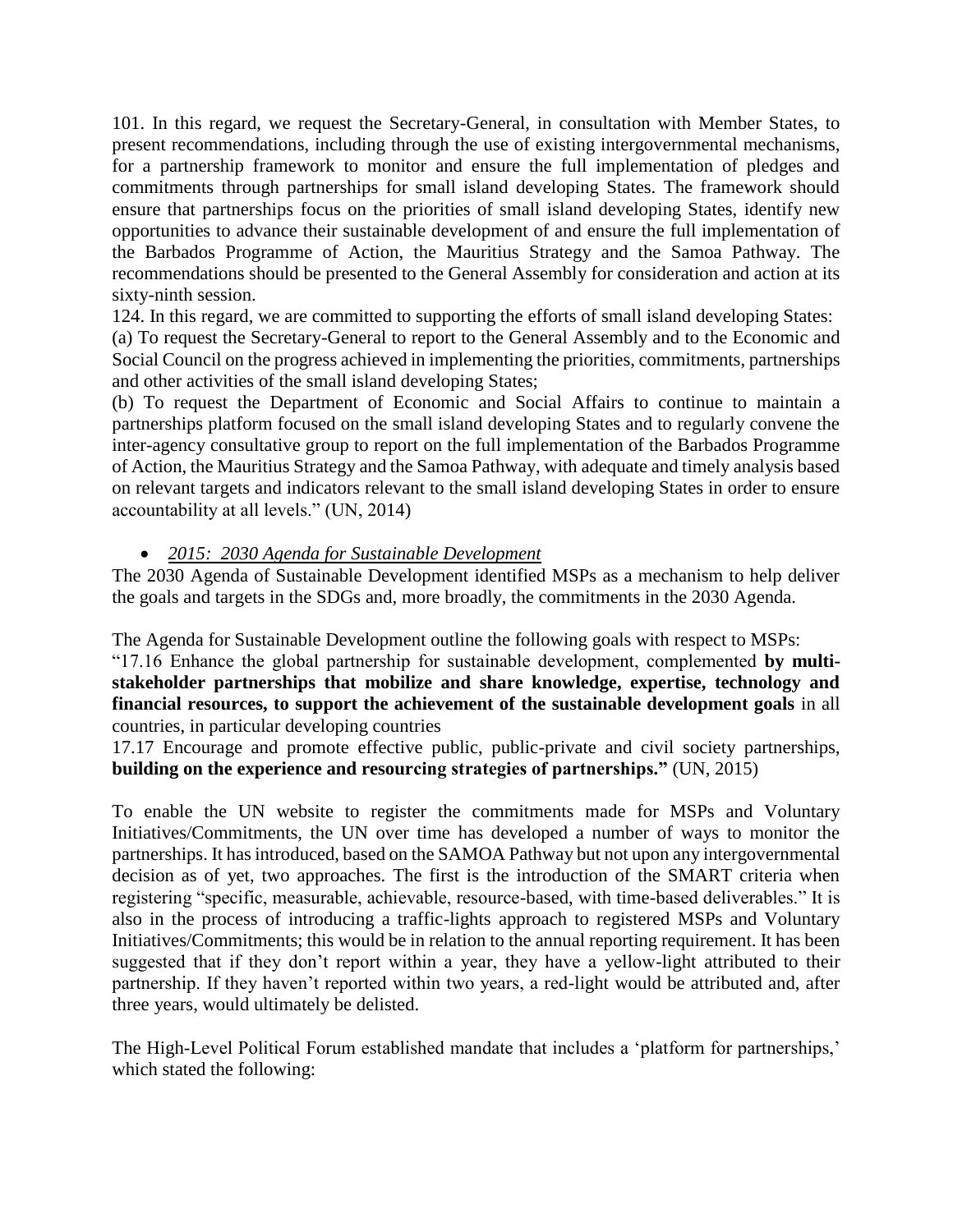"84. The HLPF, under the auspices of ECOSOC, shall carry out regular reviews, in line with Resolution 67/290. Reviews will be voluntary, while encouraging reporting, and include developed and developing countries as well as relevant UN entities and other stakeholders, including civil society and the private sector. They shall be state-led, involving ministerial and other relevant high-level participants. They shall provide a platform for partnerships, including through the participation of major groups and other relevant stakeholders." (UN, 2015)

## • *2015 Towards Global Partnership Resolution*

The 2015 UNGA resolution on Global Partnerships stressed the UN system needs to develop, for those partnerships in which it participates, a "common and systemic approach which places greater emphasis on transparency, coherence, impact, accountability and due diligence, without imposing undue rigidity in partnership agreements."

It also underscored the need for the Economic and Social Council to hold, during its partnership forum in 2016, "a discussion on the best practices and ways to improve, inter alia, transparency, accountability and the sharing of experiences of multi-stakeholder partnerships and on the review and monitoring of these partnerships, including the role of Member States in review and monitoring." (UN, 2015)

## • *2017: Secretary-General's Report on Re-positioning the UN Development System to Deliver on the 2030 Agenda*

As part of the UN Secretary General's reposition of the UN Development System to help it deliver the 2030 Agenda, the Secretary General recognized the role that MSPs might play. The Report said that the Development System "can only be realized with a **strong commitment to partnerships at all levels between governments, private sector, civil society and others."**

It goes on to say that "with this recognition, we must harness the **convening power of the United Nations through platforms where stakeholders** can meaningfully engage, build trust, exchange know-how and technologies, strengthen relationships and bring synergy and coherence to achieve results."

It then asserts the need to "embed **multi-stakeholder partnerships into the core business model of the UN development system**, pooling system-wide expertise across the partnership spectrum."

## *What did we learn from the MSPs over the last twenty years?*

**"**A thousand flowers bloom" was how Nitin Desai, Secretary General of WSSD, described the relation between the MSPs and the worry of a lack of proper accountability and capacity building system for the follow up at the end of the Summit in 2002.

What we found was that up to 70% of inactive/useless (Pattberg et al. 2012) MSPs that did survive showed some good/improved over time (Beisheim/Liese 2014). A detailed review of 330 of WSSD partnerships was undertaken by the International Civil Society Centre (ICSC) in 2014. The study found that "thirty-eight percent of all partnerships sampled are simply not active or do not have measurable output. Twenty-six percent of all partnerships show activities … not directly related to their publicly stated goals and ambitions. An underlying problem was that many [MSPs] have vague and diffuse goals and lack appropriate monitoring and reporting mechanisms, making the causality between the output of the partnership and impact on the ground difficult to establish.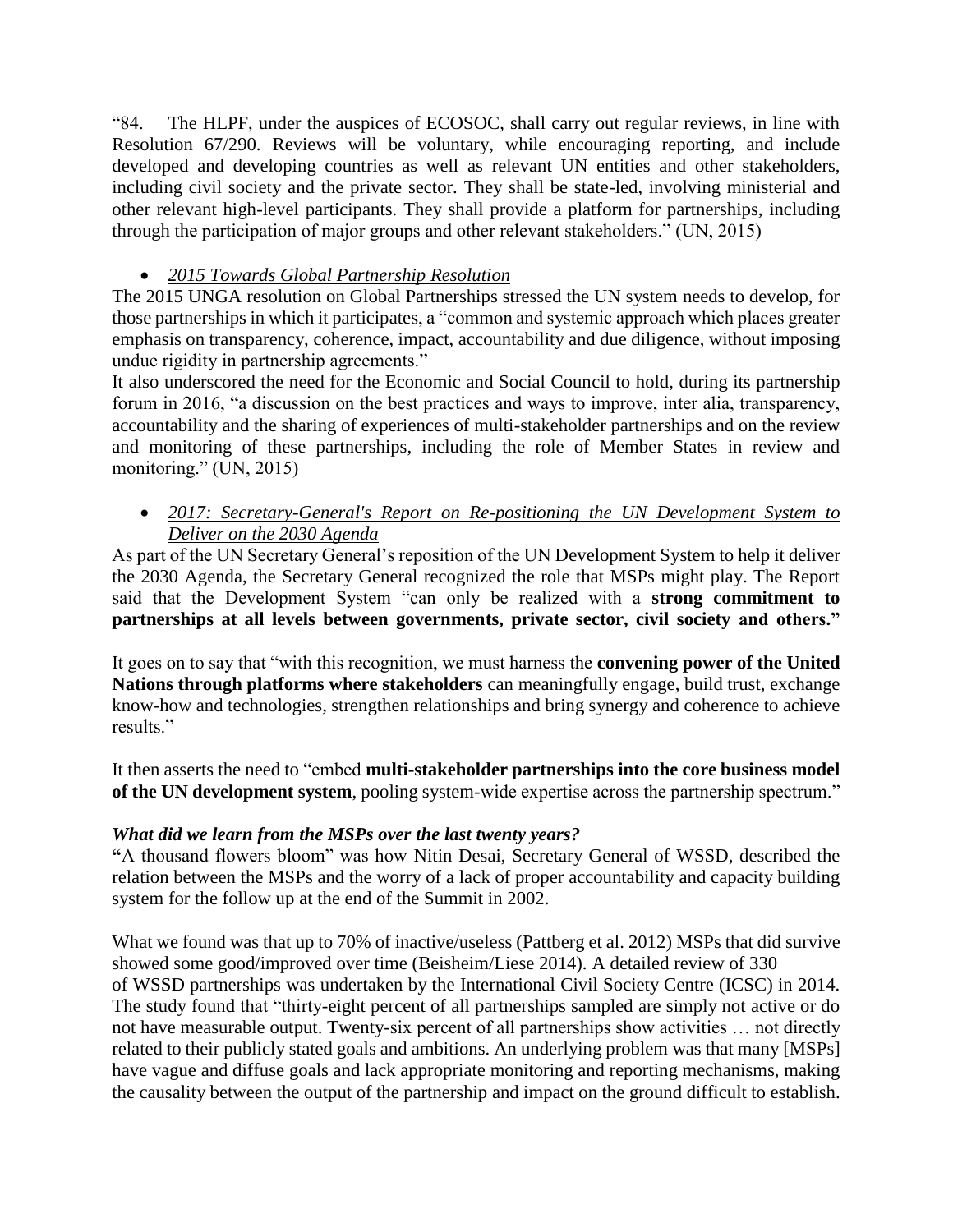A key finding of the ICSC study was a lack of monitoring and reporting mechanisms have generally limited the effectiveness of MSPs. Improved monitoring, evaluation and reporting are tools that will help to assess progress vis-à-vis targets and goals and will no doubt enhance the credibility of the MSPs.

Beisheim (2014), in eight years of research on multi-stakeholder partnerships, have found governance structures of MSPs are 'terra incognita.' It is often difficult to find how MSPs are monitored. Some of the monitoring systems are external, but they are not public, and also not always independent. They suggest that a transparent, accountable, efficient, participatory and qualitative governance structure is a must in order to increase the effectiveness of MSPs. Two other recent key studies have served to provide more in-depth analysis of these issues and their importance for partnerships – World Vision's "Getting Intentional: Cross-sector Partnerships, Business and the Post-2015 Development Agenda" and BCG/MIT's "Joining Forces: Collaboration and Leadership for Sustainability." (ICSC, 2014)

Surprisingly, the vast majority of MSPs were not in developing countries but in OECD countries. This was not the point of the MSPs when they were originally being promoted in 2000 to 2002. There has been very little quantification of what they delivered. For instance, how many people got access to water or sanitation, two of the MDG targets under MDG7, that wouldn't have otherwise had there not been a push for MSPs?

Finally, it is clear there was very little UN funding committed to reinforcing the push on MSPs after the WSSD conference. No real attempt to build capacity and knowledge management. This is now changing, and there is much more likely that this new attempt to use the MSPs to help deliver the SDGs is likely to be more successful.

#### **Examples of Successful Partnerships**

In this paper, there are four successful examples I would highlight as successful MSPs; these include the Global Alliance for Vaccines and Immunisation (the GAVI Alliance), the Global Polio Eradication Initiative (GPEI), the Renewable Energy and Energy Efficiency Partnership (REEEP) and the Forest Stewardship Council (FSC).

The review of these partnerships reveals that all four had solid organisational structures and were given clear objectives, a defined timeline, well organised and strong facilitators, and secure funding. Having a clear, well-defined and easily understood objective was crucial. People could easily relate to it and feel ownership because its thematic approach was clear and logical. Funders could see and understand what they contributed money to, and staff could easily grasp what their mandates and programmes and also developed ownership. With a clear and well-defined purpose, objective monitoring and evaluation became possible, was not cumbersome to execute, and could be done on a reasonable timeline. Evaluation and monitoring could lead to adjustments – when and if needed. These are points I outlined in a paper for UNDESA in 2016.

## *1. The Global Alliance for Vaccines and Immunization (GAVI):*

Background and Objectives: Established January 2000 and has raised over \$500 million; Vaccine provision and development, country level immunization programmes and health systems strengthening (HSS); special focus on low-income countries.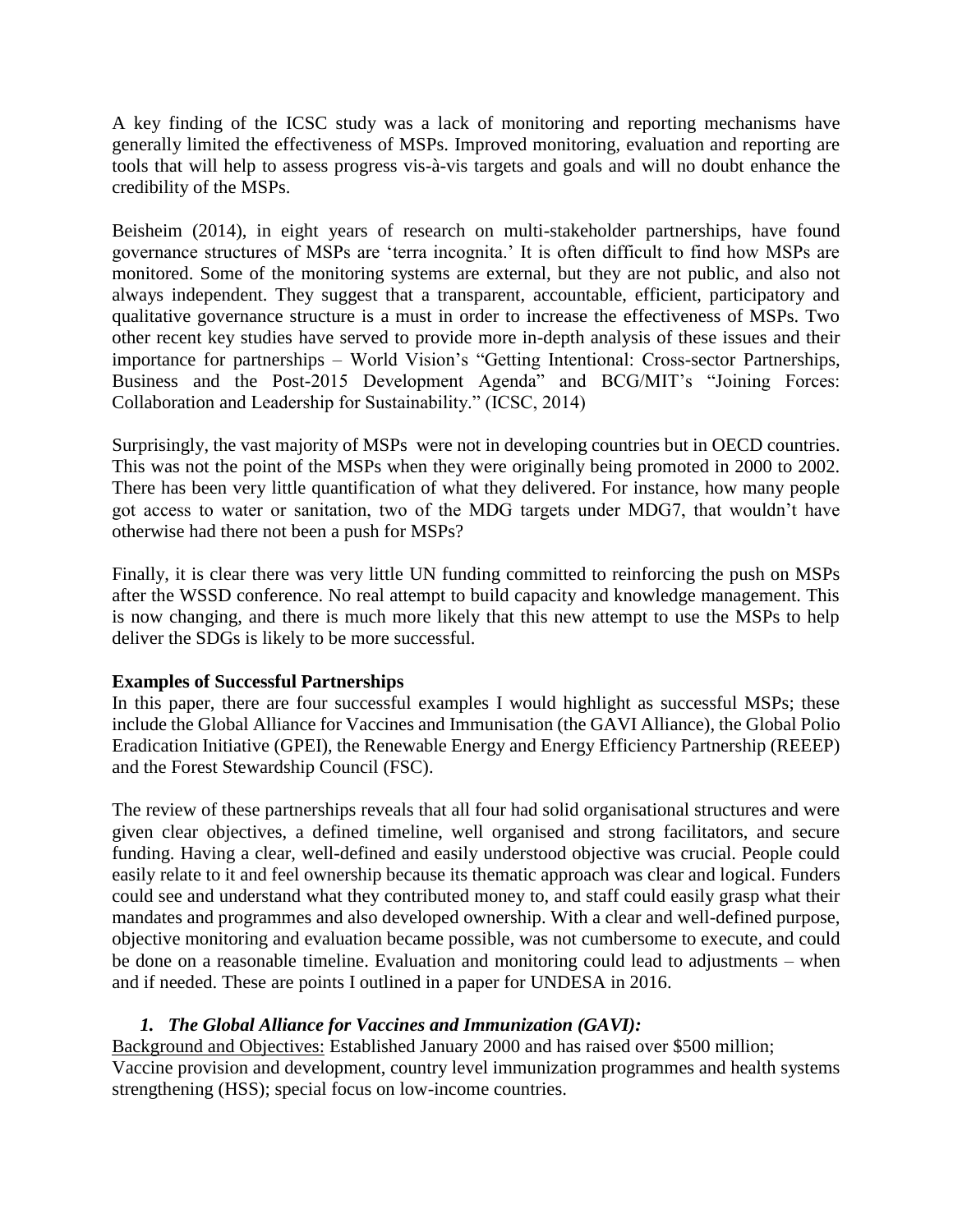Lead Facilitators and Funders: WHO, UNICEF, World Bank, Gates Foundation, International Federation of Pharmaceutical Manufacturer's Association, US AID (funders 1/3rd from bilateral donors, private donations and Gates Foundation).

Governance Structure: GAVI has a secretariat and board – one third of the board is elected on an independent basis with expertise in health; at country level, GAVI works through Interagency Coordinating Committees and Health Sector Coordinating Committees.

Outcomes and Challenges: Built on the experience of the Vaccine Initiative launched by UNICEF in 1990; generally seen as successful in increasing the numbers vaccinated but less successful influencing vaccine pricing.

Monitoring: A Monitoring and Evaluation Framework and Strategy; ensures valid, reliable, useful performance measures are available and used to support organizational and stakeholder learning, management of strategy, improvement of programmes, mitigation of risk and reporting of performance; built on the experience of the children's Vaccine Initiative launched by UNICEF in 1990, has been successful but some critics have said that it can push for one approach too much.

## *2. The Global Polio Eradication Initiative (GPEI)*

Background and Objectives: Launched by WHO in 1998 at the World Health Assembly with the objective to eradicate Polio by 2000; today polio has been reduced by 99% globally.

Lead Facilitators and Funders: WHO, UNICEF, the US Centre for Disease control, Rotary International, bilateral donors also included Russian Federation, Kuwait, UAE, Saudi Arabia and Malaysia, World Bank and African and Inter-American Development Banks.

Governance Structure: The Advisory Committee on Polio Eradication, the Global Commission for the Certification of the Eradication of Poliomyelitis and the UN Interagency Committee play vital roles with WHO regional offices, large networks of health workers, public health managers & professionals.

Outcomes and Challenges: Polio incidents have reduced by 99%, but the commitment to global polio eradication by the World Health Assembly (WHA) is not legally binding on states and therefore the enforcement mechanisms of GPEI are not strong.

Monitoring: GPEI operates within a broad framework of intergovernmental and interagency cooperation and participation; the Independent Monitoring Board assesses progress towards a polio-free world and convenes on a quarterly basis to independently evaluate progress towards each of the major milestones of the GPEI Strategic Plan; the IMB provides assessments of the risks posed by existing funding gaps.

# *3. Renewable Energy and Energy Efficiency Partnership (REEEP)*

Background and Objectives: Initiated by the UK government in 2002 as a WSSD Type 2 partnership; emerged as a response to WSSD failure to agree targets for renewable energy and energy efficiency; aimed to promote collaboration to achieve a significant increase in the use of renewable energy and energy efficiency to improve energy security and provide for reliable delivery and to deal with climate change/energy issues; project implementation and policy advice at national level and advocacy at global level is its main thrust.

Lead Facilitators and Funders: Traditional bilateral donors (90 projects in over 40 countries); 60% of REEEP's activities deal with policy and regulation, and the remaining deal with project financing.

Governance Structure: REEEP has a governing board that is responsible to a 'Meeting of Partners' which is the ultimate authority of REEEP; projects are developed and proposed by the programme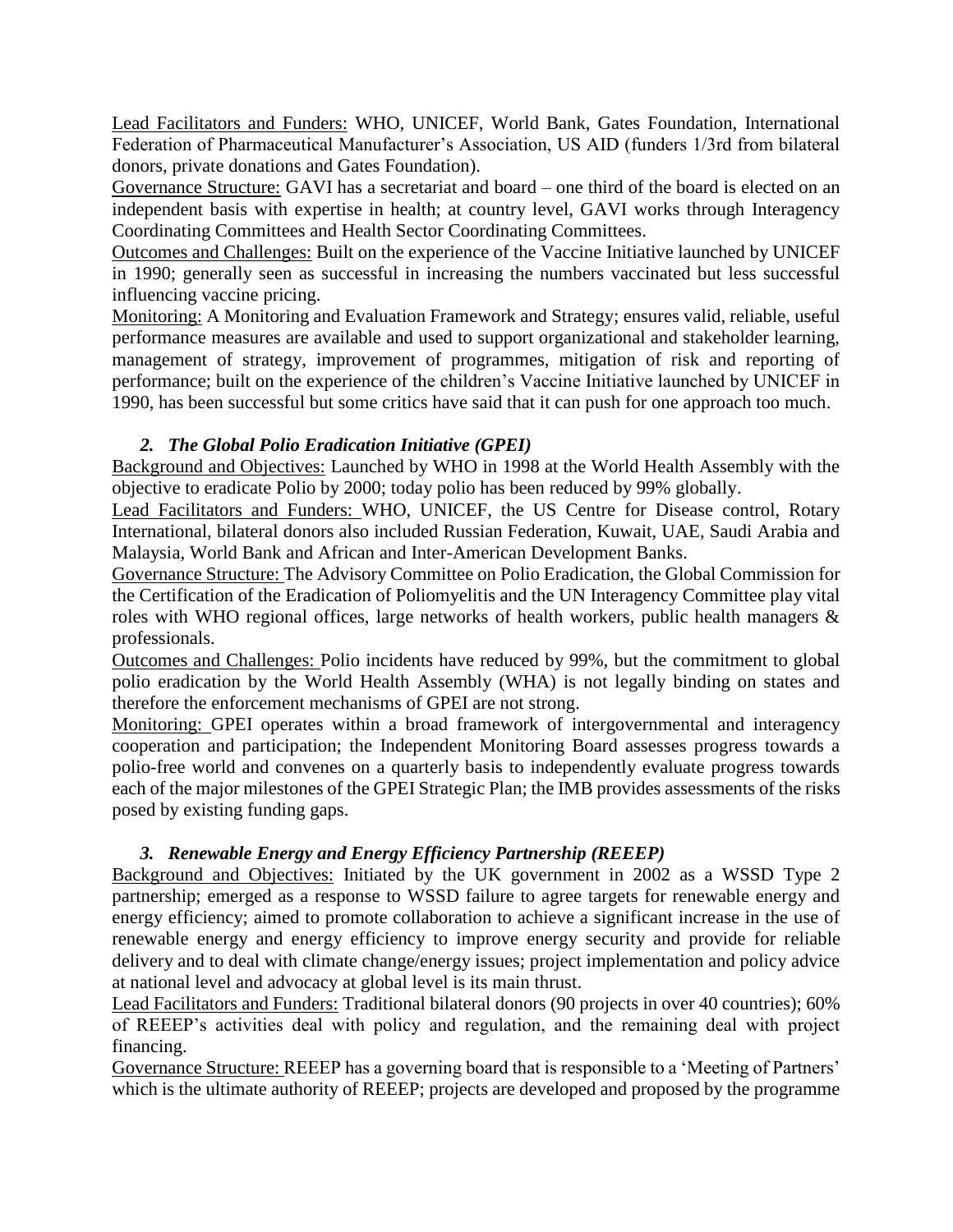committee and final selection by the International Selection Committee; a governing board is responsible to an assembly, 'a Meeting of Partners,' which is the ultimate authority of REEEP.

Outcomes and Challenges: REEEP contributed to change in renewable energy; REEEP has used a multiple approach to establish national partnerships involving small-scale private sector partners, NGOs and public partners; REEEP has also financed local projects that may not have been from the outset financially viable from a market point of view; South Africa proposed targets for of 5% of total primary energy use to come from renewable energy resources by 2010; By 2009, IAEA estimate this had reached 13.1% and has now increased to 19%.

Monitoring: Has a Governing Board responsible for the conduct of the business of the organization in accordance with the Statutes and holds office for a period of four years; it is comprised of no fewer than six members and meets at least once a year; its functions are to develop and oversee the key strategic direction of the REEEP, including targets, timeframes and funding priorities, prepare the financial rules and accounting system of the organization, consider and decide upon applications to become Partners and provide instructions to the International Secretariat.

#### **4. Forest Stewardship Council**

Background and Objectives: FSC Founding Assembly in 1993, the secretariat relocated in 2003 to Bonn, Germany; Main thrust from UNCED in 1992 to establish an independent and international forest certification system; The vision was to ensure the social, ecological, and economic rights and needs of the present generation were met without compromising those of future generations through promoting environmentally appropriate, socially beneficial, and economically viable management of the world's forests

Lead Facilitators and Funders: Not for profit NGO with membership in over 60 countries, financed through a multitude of sources – individual and corporate grants, donations and projects; it has a strong collaborative relationship with various UN bodies and has over the years worked with UNEP and had projects financed through the GEF; governments cannot be members

Governance Structure: Board of Directors and an international secretariat with a General Assembly as the highest decision-making body

Outcomes and Challenges: Formally organised as an independent nongovernmental organisation, works outside of national regulations with its outreach; with expertise competence and project portfolio, the FSC can function as an incubator for multi-stakeholder partnerships; the FSC administers a self-elaborated third-party certification system on wood and timber products that serves to verify whether products – 8% of global forests are certified and 25% of all industrial round-wood production

Monitoring: FSC has developed 12 system indicators under four main categories – economic, social, environmental and general; the FSC Monitoring and Evaluation Program has also developed a Code of Good Practice for Assessing the Impacts of Social and Environmental Standards, works with ten credibility principles integrated in the FSC monitoring work – sustainability, improvement, relevance, rigour, engagement impartiality, transparency accessibility, truthfulness, efficiency. (Dodds, 2016)

#### **Some Types of Partnerships**

Not all MSPs are trying to do the same thing. Marianne Beisheim came up with a good classification of the different types of MSPs: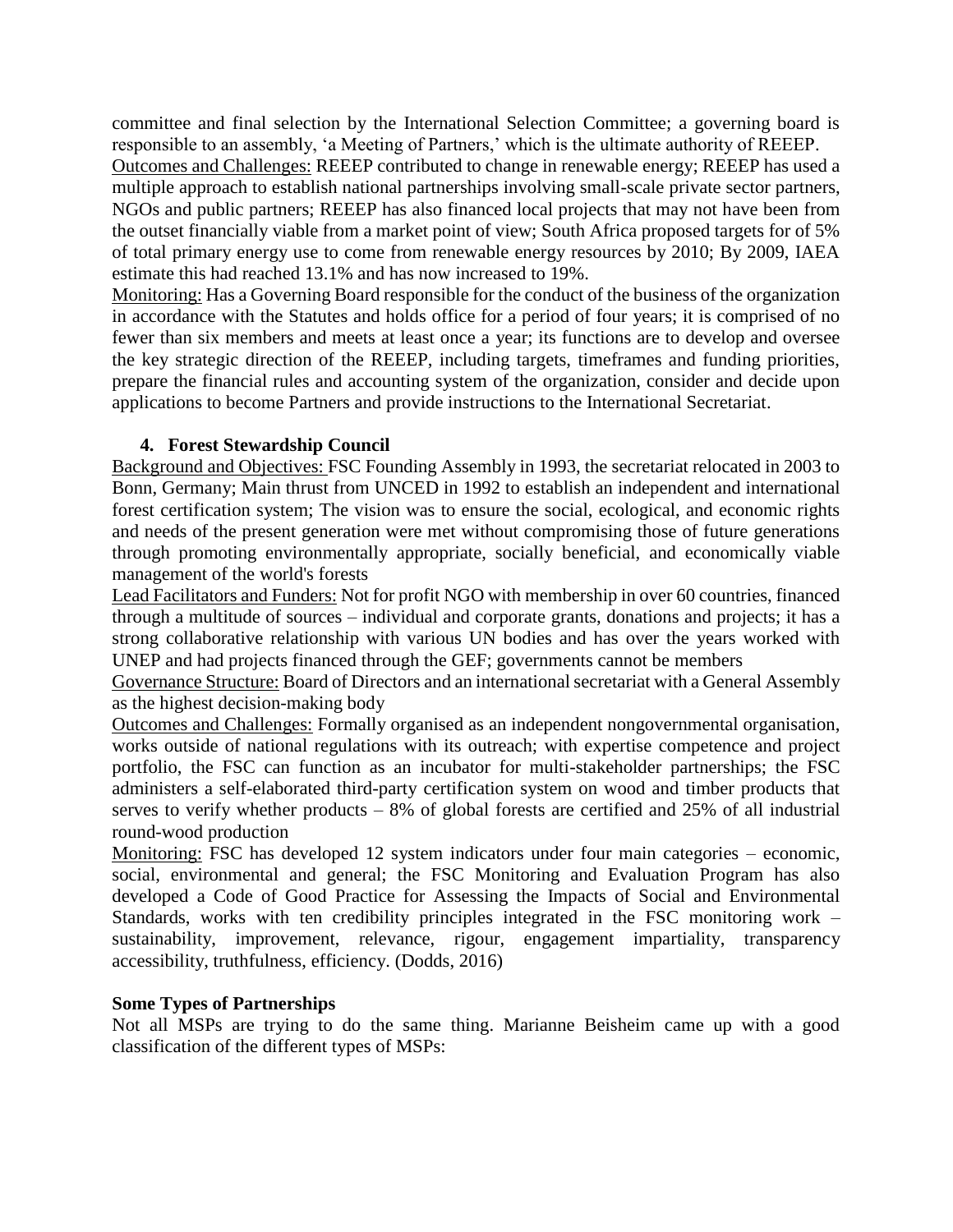- 1. MSPs for sharing knowledge: this would be exchanging knowledge between various stakeholders and disseminating knowledge to help to deliver the goals and targets (e.g. GWP- Global Water Partnership);
- 2. MSPs for providing services to deliver the goals and targets (e.g. GAVI– the Vaccine Alliance);
- 3. MSPs for setting standards: this would establish standards and norms in areas where there are currently no (or no adequate) regulatory mechanisms to advance the delivery of the goals and targets (e.g. AWS - The Alliance for Water Stewardship).

This approach helps with capacity building, knowledge management and with quantifying the actual contribution that MSPs are making towards delivering the SDGs and their targets.

### **Due Diligence and Industry**

There is, at present, no system-wide due diligence with regards to companies the UN should work with and which can be recognized on the UN website as being engaged in an MSP.

This has become an increasingly important issue due to the activities in certain UN Agencies and Programmes that did not have proper due diligence mechanisms in place. A number have started to designate the UN Global Compact as that mechanism. In the development of the PPPs for the SDGs by the UN Economic Commission for Europe and in relationship to UNEP's work both bodies are stating that companies have to be a member of the UNGC or at least be in the process of joining it.

The UNGC may have delisted over 6000 companies for not reporting or adhering to the UNGC, but it doesn't have the staff to provide effective oversight for the voluntary reports being submitted. This is why the development of two new initiatives on benchmarking is very critical. The first is the Corporate Benchmarking on Human Rights (CBHR), which is a unique collaboration led by investors and civil society organisations dedicated to creating the first open and public benchmark of corporate human rights performance. Discussing CBHR, Mark Wilson, the CEO of AVIVA, said:

"Competition is a beautiful thing when it is used to do good. For the first time, we have a public measure of companies' human rights performance which will focus attention in the boardroom on their performance versus other companies and allow investors to ask the right questions. More transparency and a desire to improve in the rankings will spark a race to the top in corporate human rights." (Wilson, 2017)

The UNGC members unfortunately did not do well in the independent review of their human rights policy and actions. Some of the examples from the 2017 Report:

Pepsi: 22% Starbucks: 25% Woolworth: 25% Shell: 37% Coca-Cola: 40% Gap: 44%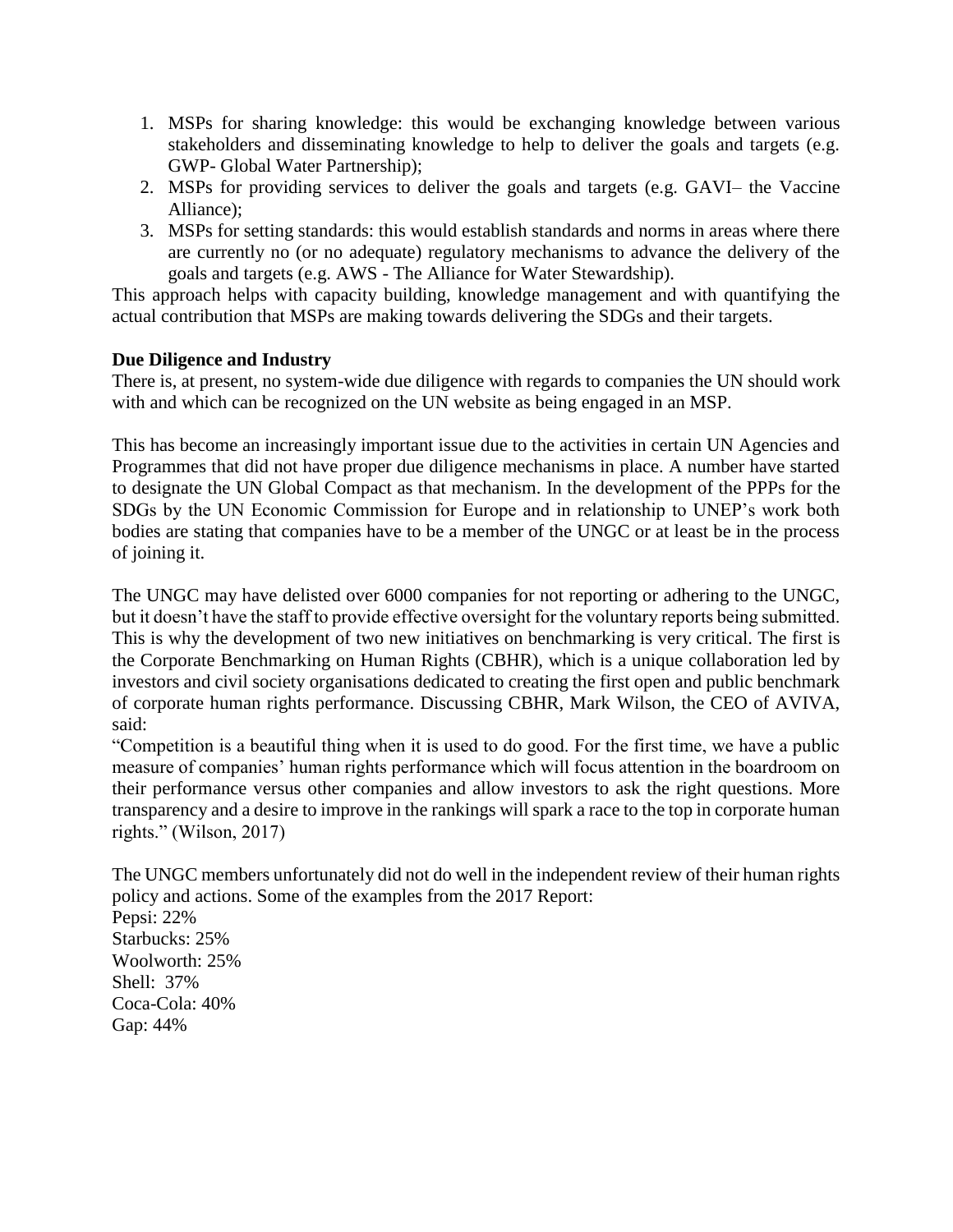The second is the World Benchmarking Alliance, a similar coalition of private sector and stakeholders, which is in the process of producing their first report on benchmarking companies on the SDGs. The UNGC is a member of this coalition.

If the UNGC is to become the due diligence mechanism for the UN and its relationship with the private sector, the benchmarking will provide a critical objective perspective of whether the voluntary report submitted is accurate and will need to ensure the UNGC has the ability to challenge some of the reports submitted.

The UN Joint Inspection Unit in September 2018 published its report – United Nations System: Private Sector Partnerships Arrangements in the Context of the 2030 Agenda for Sustainable Development. It suggests a role for the UN in establishing rating systems for companies.

"Organizations also note there are obvious benefits stemming from external due diligence assessments, and that the United Nations system should continue to engage private sector companies that specialize in rating the sustainability of prospective United Nations partner companies based on their environmental, corporate and social performance (including on human rights)." (UN, 2018)

This could be very important if the UNGC uses the Corporate Benchmark on Human Rights and the work of the World Benchmarking Alliance to challenge voluntary reports submitted by companies.

#### **MSP Charter**

The lack of any new guidelines for MSPs since the UNGA's endorsement of the CSD 2003 Decision has been frustrating for many people who have been engaged in MSPs over the last 15 years. There is now a lot of experience on what has worked, what hasn't and that would now help new partnerships in their development but also to create some accountability. In frustration, a number of stakeholders led by the MSP Institute and the Tellus Institute have gone outside the UN system to create a MSP Charter, which is informed by an International Advisory Board of equally frustrated present or former government representatives and stakeholders. It is hoped the MSP Charter will help new partnerships at least start from a similar place. It's unclear if it will develop into a certification scheme, but it may. Its objective tois to "enable a focused discussion on such a shared vision, and synthesize key principles in a brief document. The Charter can be used to promote principles and best practices." (MSP Institute, 2018)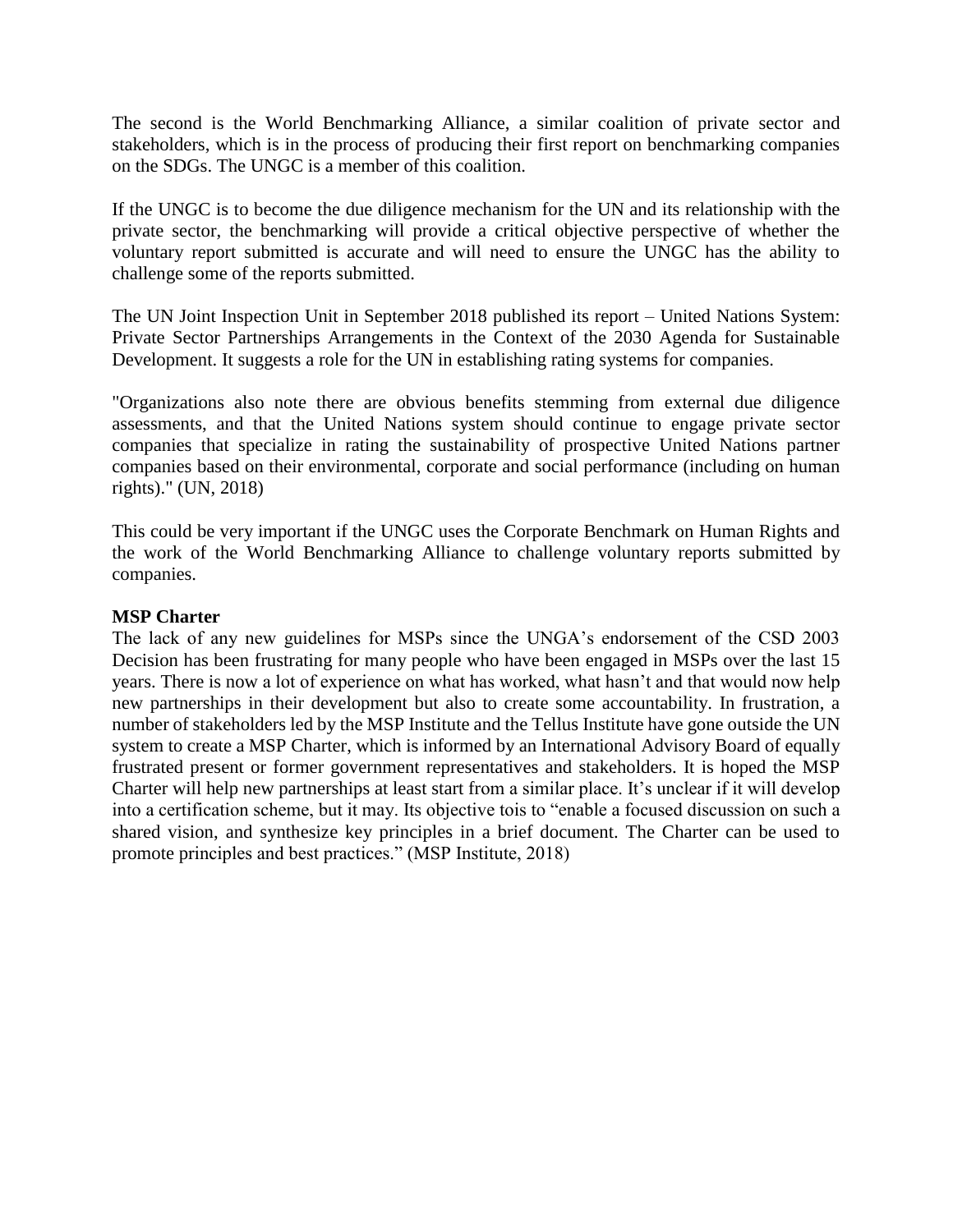## *Principles of Multi-Stakeholder Partnerships for Sustainable Development*

### *2 nd Draft, as of October 18, 2018*

The common challenge of sustainable development requires the joint commitment of all stakeholders. Multi-stakeholder partnerships are a way of joining forces, to build on the strengths of each partner, and to complement governmental and stakeholder capacities and capabilities for the benefit of all.

We strive for true transformation towards realizing the 2030 Agenda for Sustainable Development, which includes the Sustainable Development Goals (SDGs), in a joint effort to leave no one behind. We will do our utmost to adhere to the following principles for multi-stakeholder partnerships (MSPs) for sustainable development:

### **Clear Objectives - Supporting Global Goals, National and Regional Plans**

- MSPs should have jointly defined specific objectives, contributing to globally agreed goals and outcomes, and consistent with relevant initial conditions, strategies and policies of the countries, regions and communities where their implementation takes place.
- MSPs should complement governmental, intergovernmental, and stakeholder activities and initiatives towards the implementation of Agenda 2030 and the SDGs. They serve to mobilize and combine the capacities of different stakeholders and citizens for achieving the transformative agenda on the ground. Their ambition may reach beyond national goals and regulations.
- Each MSP should specify their implementation methodologies and dedicated resources, and set specific, measurable, achievable, reasonable and time bound targets for their achievement (SMART approach). MSPs should also clearly define when they are to conclude after reaching their objectives. All partners should explicitly commit to their well-defined role in achieving the aims and objectives of the respective MSP.
- All this should be captured in a written partnership agreement, endorsed by the leadership of each partner organisation, and made publicly available.

#### **Respect for Fundamental Principles and Values**

• MSPs for sustainable development are based on mutual respect, equity, mutual benefit, and shared responsibility of the partners involved, taking into account the Rio Declaration Principles, the Universal Declaration of Human Rights, and the values expressed in Agenda 2030 / 2030, respecting indigenous knowledge and national regulations. Potential partners need to meet minimum standards, and due diligence procedures should be in place. Business partners should consider joining the [UN Global Compact](https://www.unglobalcompact.org/). Major Groups and other stakeholder members should comply with the [Istanbul Principles,](http://www.csopartnership.org/single-post/2018/02/15/Istanbul-Principles-for-CSO-Development-Effectiveness) and consider joining the [Civic Charter.](https://icscentre.org/our-work/civic-charter/)

## **Integrated and Systemic Approach**

MSPs for sustainable development should strive to integrate the economic, social and environmental dimensions of sustainable development in their design and implementation. They should take a systemic approach, build a shared understanding of the whole system context and take this into account when devising their work program. This includes looking at all factors, their interlinkages, relevant institutions, rules and assumptions and aiming to transform all elements that need change and development in order to achieve sustainable development.

#### **Multi-stakeholder Approach**

• MSPs can be arranged among any combination of partners, including international institutions, governments, regional groups, Major Groups and other stakeholders.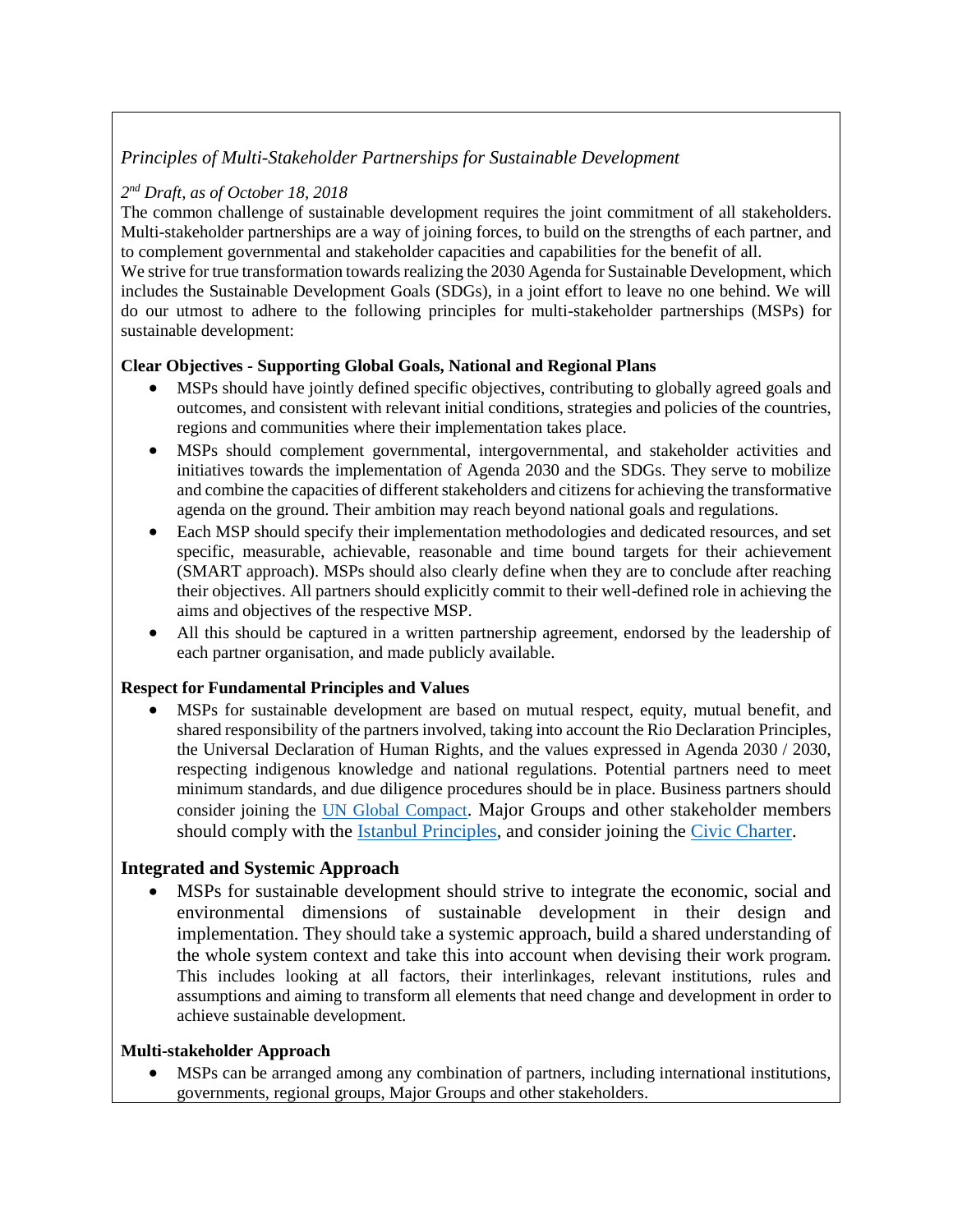- MSPs should in their initial stage undertake a stakeholder mapping and analysis. MSPs are inclusive in nature. All those that are affected by their work and all those that (can) influence the issues at hand need to be engaged. Following the 2030 Agendas "leaving no one behind" principle, MSPs should also identify and engage marginalised groups that may be affected by their work. This may include investing in building partners' capacities such as training of specific groups.
- All partners should be involved in the development of the MSP from an early stage, so that it is genuinely participatory. Yet as partnerships evolve, there should also be opportunities for additional partners to join on an equal basis if appropriate.
- Levels and kinds of engagement of partners can vary  $-$  from core partners implementing activities together, through engaging in a subset of activities to participating forums of consultation.

#### **Form Follows Function**

- MSPs are the strategy of choice when individual organisations cannot tackle an issue on their own, hence they are often set up to address intractable, complex, wicked, systems-wide challenges / opportunities.
- MSP designs and set-ups will be unique, and will always depend on their specific objectives and conditions under which they operate. MSPs need to invest significantly in their governance structures and their core organisations and secretariats.

#### **Good Governance**

- MSPs should have solid governance structures in place, including inclusive, transparent and accountable processes of preparing and making decisions, policies on actual and potential conflicts of interests, and mechanisms for resolving disputes.
- MSPs for sustainable development should address potential power differences, diverse interests and potential conflict among partners in a constructive manner so as to ensure equity and fairness in all decisions and activities concerning the partnership, and harnessing lessons learned.

#### **Transparency and Accountability**

- MSPs for sustainable development should be developed and implemented in an open and transparent manner and in good faith. All partners are equally accountable for what they do. They are accountable to each other. And MSPs are accountable to the outside world.
- An accountability map and strategy should be developed identifying the elements of accountability relevant to the specific MSP: Both internal and external stakeholders should be engaged in this, using clear communication strategies. Subsequently, MSPs should specify arrangements to monitor and review their performance against the objectives and targets they set. Reports should be made regularly and should be made accessible to the public, including financial information. Available and/or expected sources of funding and/or investment should be clearly identified.
- MSPs for sustainable development should keep relevant public institutions informed about their activities and progress in achieving their targets. Depending on the levels and topics of their work, this may include United Nations' bodies, governments at national, sub-national and/or local levels.
- MSPs should actively take part in relevant review processes, sharing lessons learned about factors of success and failure, and strategies for scaling up and out.
- Organisations and individuals can serve as promoters and brokers of MSPs by reaching out to potential partners, building relationships with stakeholders, and bringing them together to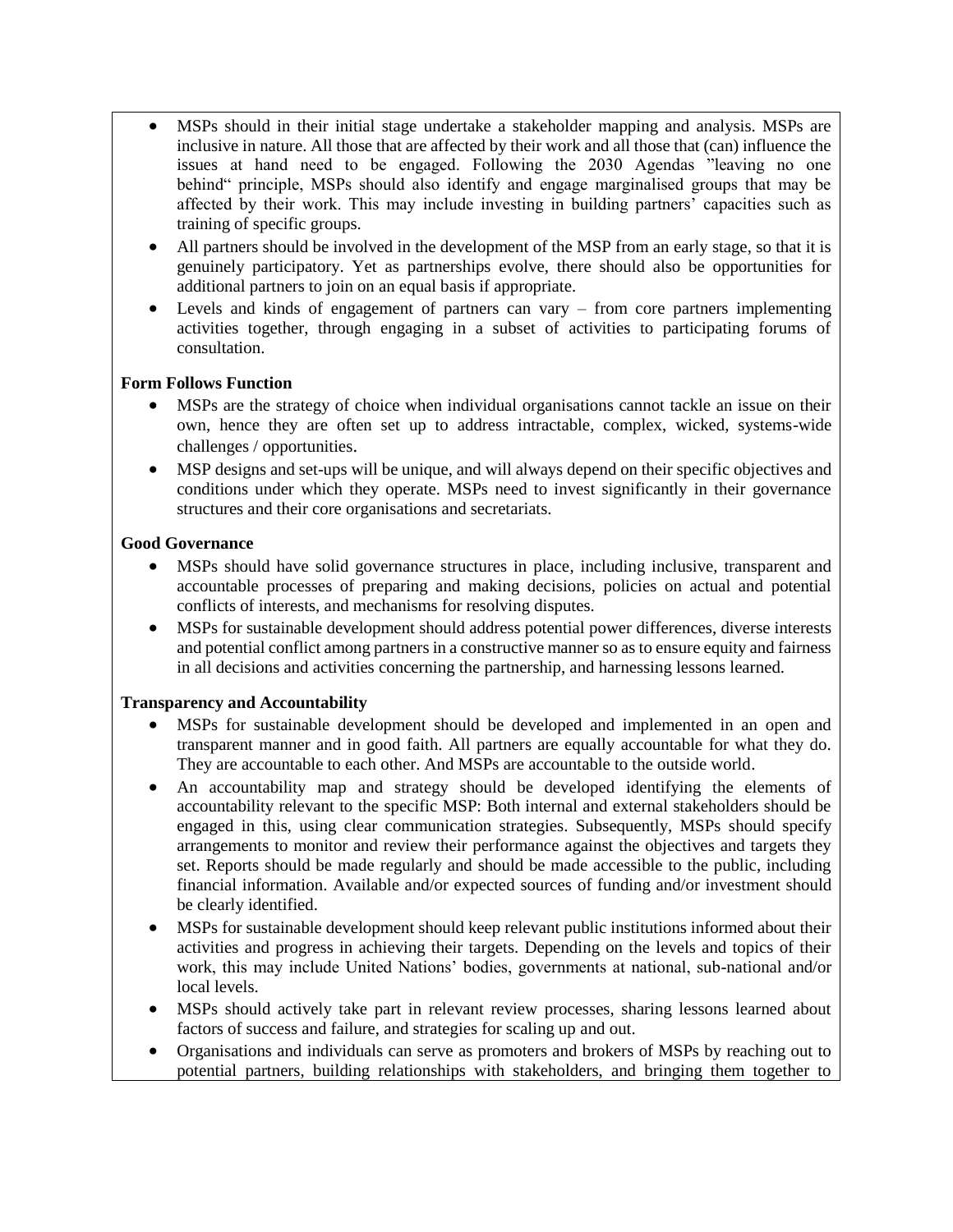explore collaboration. Those who convene MSPs need to adhere to the same principles in order to be legitimate conveners, champions and/or partners in MSPs.

#### **Effective Communication and Leadership**

- Effective communication is a key success factor for MSPs. High quality facilitation and joint reflection within the partnership is required.
- In successful MSPs, both formal and informal leadership roles are identified, valued and leveraged to enable the cross-sector approach.

#### **Fostering Learning**

• Participatory, collective learning is at the heart of MSPs. In the process of learning, different partners' perspectives become clear, and mutual understanding can grow so that diversity can indeed foster creativity and innovation, overcoming obstacles along the way. MSPs should organise and foster learning loops, and secure and publish the lessons learned. (MSP Institute, 2018)

### **Conclusion**

As I write this paper, the new UNGA resolution – "Towards Global Partnerships: A Principle-Based Approach to Enhance Cooperation Between the United Nations and all Relevant Partners" has been tabled by the EU countries.

Reviewing the present version of the resolution before any negotiations have started, it should be welcomed as a move in the right direction towards expanding the general coverage to MSPs and not primarily focusing on the UN Global Compact and the private sector.

It evens takes forward a number of the key points in the guidelines from the 2003 ECOSOC decision:

"*Emphasizing* that multi-stakeholder partnerships in particular and the resources, knowledge and ingenuity of all relevant stakeholders will be important in mobilizing and sharing knowledge, expertise, technology and financial resources, complementing the efforts of Governments and supporting the achievement of the Sustainable Development Goals, in particular in developing countries,

3. Stresses that partnerships are voluntary and collaborative relationships between various parties, both public and non-public, in which all participants agree to work together to achieve a common purpose or undertake a specific task and, as mutually agreed, to share risks and responsibilities, resources and benefits;

4. Also stresses that new alliances and partnerships will be critical to the achievement of the Sustainable Development Goals, as an effective instrument for mobilizing additional human and financial resources, expertise, technology and knowledge, while reiterating that those alliances and partnerships are a complement to, but are not intended as a substitute for, the commitment made by Governments with a view to achieving the Goals;

5. Further stresses that partnerships should be consistent with national laws and national development strategies and plans, as well as the priorities of countries where they are implemented, bearing in mind the relevant guidance provided by Governments;" (UN, 2018)

The resolution, however, fails to set out new guidelines and criteria which would help partnerships that exist or will exist. By failing to do so, a huge opportunity will once again again be missed.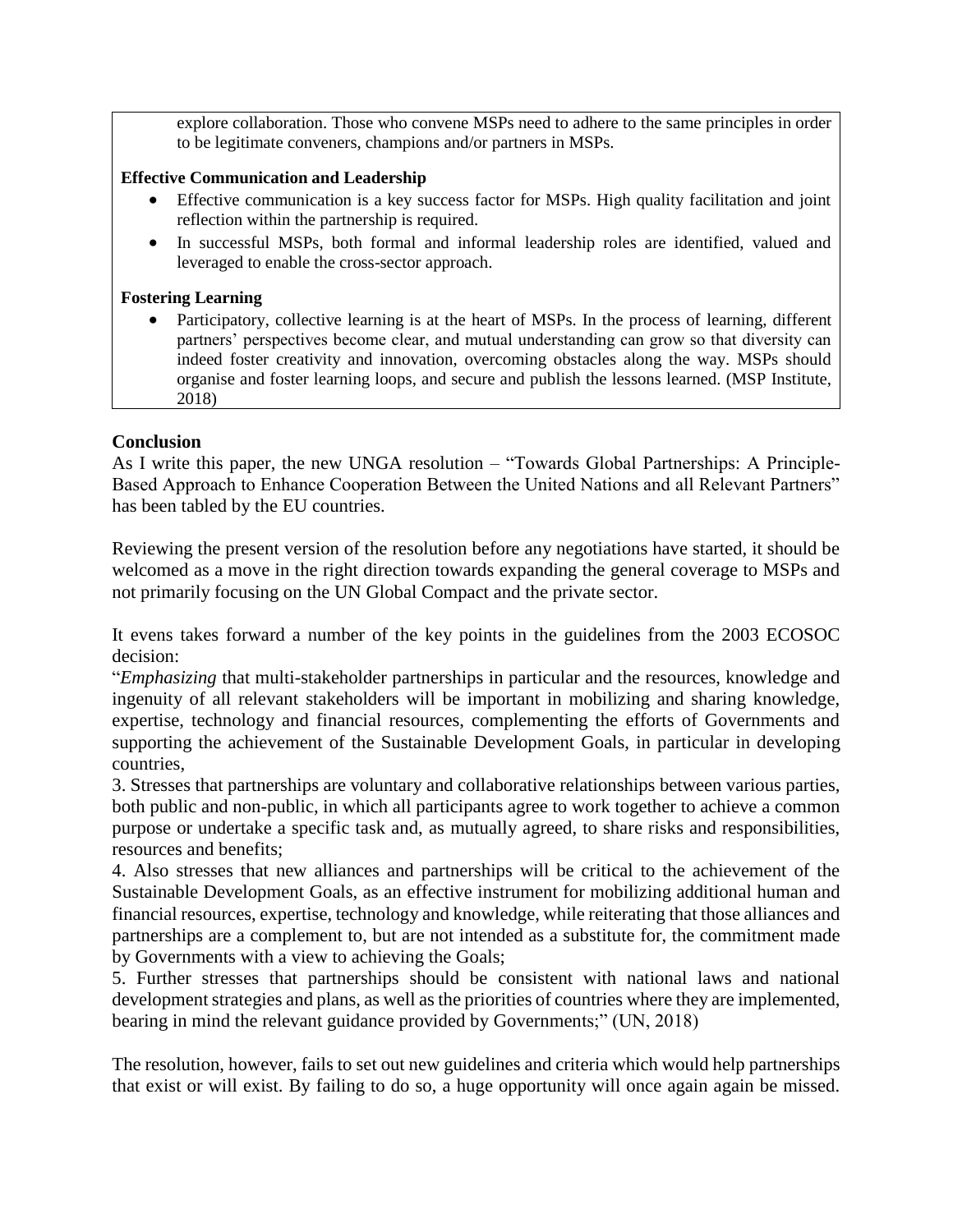Member States would do well to just start from the 2003 decision and relist it in the resolution and negotiate updates.

The second area that is missing from the draft resolution is any explanation of what due diligence would look like and what role the UN Global Compact might play in this.

The resolution makes the following points:

"15. Stresses the need for the United Nations system to continue its efforts to develop, for those partnerships in which it participates, a common and coherent approach across the United Nations system that places greater emphasis on transparency, impact, accountability, human rights, due diligence and risk management, while taking into account the specific mandates of United Nations agencies, programmes and other entities and without imposing undue rigidity in partnership agreements;

16. Acknowledges the importance of corporate sustainability reporting, encourages companies, especially publicly listed and large companies, to integrate sustainability and human rights due diligence information into their reporting cycles, encourages industry, interested Governments and relevant stakeholders, with the support of the United Nations system, as appropriate, to enhance existing models and develop new models for best practice and to facilitate action for the integration of sustainability reporting, taking into account experiences from already existing frameworks and paying particular attention to the needs of developing countries, including for capacity-building, and welcomes in this context the collaboration of the United Nations Global Compact with the Global Reporting Initiative and the World Business Council for Sustainable Development;" (UN, 2018)

The time has come to outline an effective due diligence mechanism for the private sector. This paper suggests the beginning of what this might look like, perhaps by using benchmarking to start to challenge the voluntary reports of companies that are members. This would be a beginning and something the UN Joint Inspection Unit has suggested might be worth considering.

If the UNGC is to become a due diligence mechanism for the UN and its relationship with the private sector, then it will need to have intergovernmental oversight. This is too important an issue to push under the carpet again. If Member States will not address it now, they will find that they will be forced to do so when something goes horribly wrong and there is nothing in place that could have prevented it.

I would hope that would not happen; however, if it does, there will be finger pointing to those governments – particularly those of developed countries – who failed to put more robust system in place.

#### **References**

Beisheim, M., Liese, A. (2014) Transnational Partnerships – Effectively Providing for Sustainable Development? Palgrave Macmillan

Dodds, F. (2016) Multi-stakeholder partnerships: Making them work for the Post-2015 Development Agenda, New York, UN. Available online at: [http://www.un.org/en/ecosoc/newfunct/pdf15/2015partnerships\\_background\\_note.pdf](http://www.un.org/en/ecosoc/newfunct/pdf15/2015partnerships_background_note.pdf)

International Civil Society Centre (2014) Multi-stakeholder Partnerships Building Blocks for Success'. Available online at: http://icscentre.org/area/multi-stakeholder-partnerships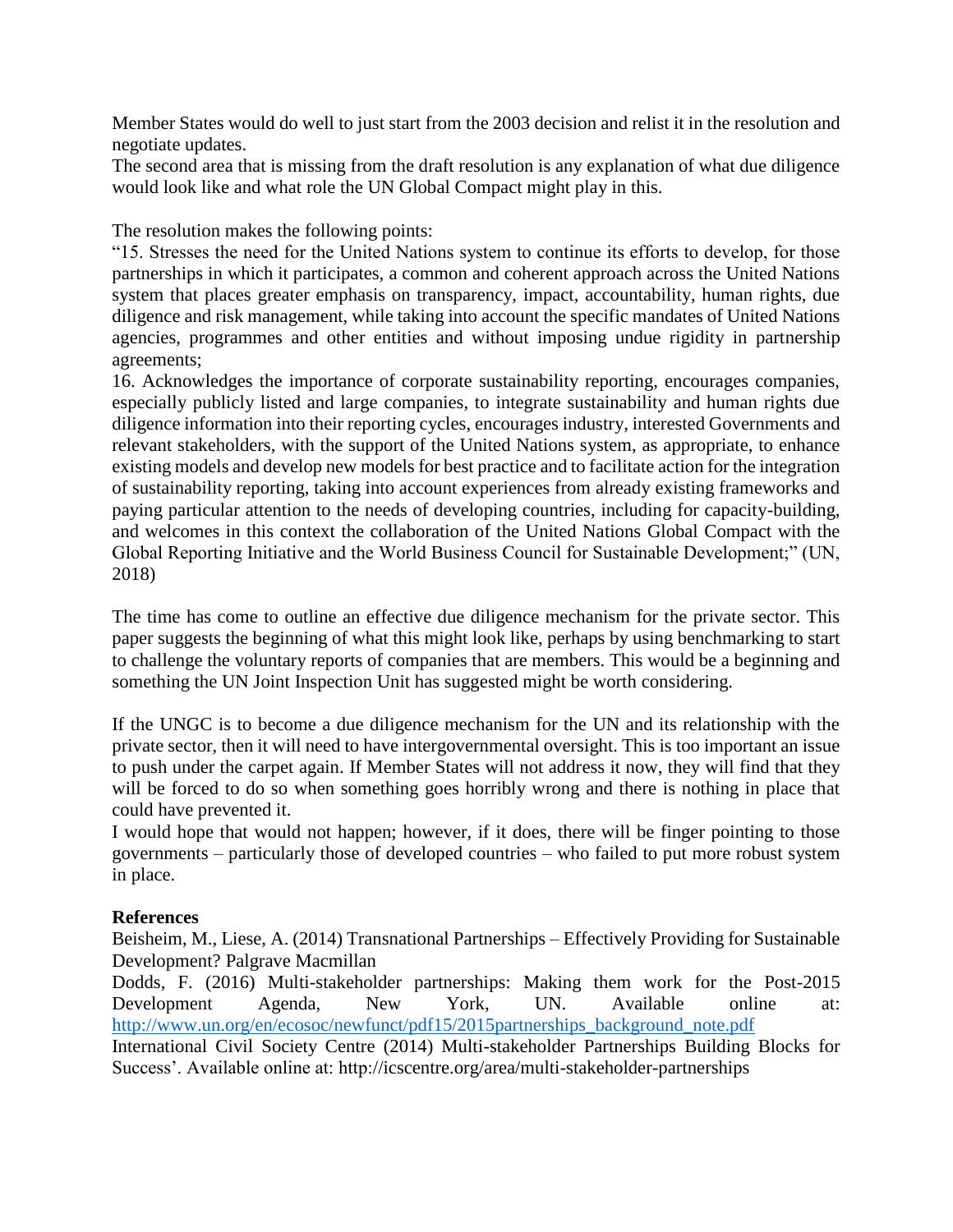MSP Institute and the Temmus Institute (2018) Principles of Multi-Stakeholder Partnerships for Sustainable Development. Available online at: http://msp-charter.org/

Pattberg, P Wilderberg, O. (2016) Transnational multistakeholder partnerships for sustainable development: Conditions for success, Amibo. Available online at: <https://www.ncbi.nlm.nih.gov/pmc/articles/PMC4709349/?report=classic>

United Nations (2002) UNGA Resolution (56/76) Towards global partnership https://documentsdds-ny.un.org/doc/UNDOC/GEN/N01/490/02/PDF/N0149002.pdf?OpenElement

United Nations (2002) Bali Guiding Principles, Bali, UN. Available online at: https://sustainabledevelopment.un.org/content/dsd/dsd\_aofw\_par/par\_mand\_baliguidprin.shtml

United Nations (2003) UN Commission Decision on Partnerships for Sustainable Development including criteria and guidelines, New York, UN. Available online at: http://www.un.org/esa/sustdev/partnerships/partnerships\_for\_sd.pdf

United Nations (2004) UNGA Resolution (58/129) Towards global partnerships, New York, UN. Available online at: https://documents-ddsny.un.org/doc/UNDOC/GEN/N03/502/32/PDF/N0350232.pdf?OpenElement

United Nations (2005) UNGA resolution (60/215) Towards global partnerships, New York, UN.

Available online at: https://documents-ddsny.un.org/doc/UNDOC/GEN/N05/500/50/PDF/N0550050.pdf?OpenElement

United Nations (2007) UNGA resolution (62/211) Towards global partnerships, New York, UN. Available online at: https://documents-ddsny.un.org/doc/UNDOC/GEN/N07/476/43/PDF/N0747643.pdf?OpenElement

United Nations (2010) UNGA Resolution (64/223) Towards global partnerships, New York, UN. Available online at:<https://undocs.org/A/RES/64/223>

United Nations (2012) The Future We Want, New York, UN. Available online at: https://sustainabledevelopment.un.org/futurewewant.html

United Nations (2013) Voluntary Commitments and Partnerships for Sustainable Development, New York, UN. Available online at:<http://www.un.org/press/en/2013/envdev1370.doc.htm>

United Nations (2014) SIDS Accelerated Modalities of Action (SAMOA) Pathway, New York, Un. Available **Available** at:

[http://www.un.org/ga/search/view\\_doc.asp?symbol=A/RES/69/15&Lang=E](http://www.un.org/ga/search/view_doc.asp?symbol=A/RES/69/15&Lang=E)

United Nations (2015) Transforming our world: the 2030 Agenda for Sustainable Development, New York, UN. Available online at: [http://www.un.org/ga/search/view\\_doc.asp?symbol=A/RES/70/1&Lang=E](http://www.un.org/ga/search/view_doc.asp?symbol=A/RES/70/1&Lang=E)

United Nations Global Compact (2018) The ten Principles of the UN Global Compact, New York, UN. Available online at: https://www.unglobalcompact.org/what-is-gc/mission/principles

United Nations (2018) United Nations system: private sector partnerships arrangements in the context of the 2030 Agenda for Sustainable Development, New York, UN. Available online at: https://undocs.org/A/73/186/ADD.1?utm\_source=feedburner&utm\_medium=email&utm\_campa ign=Feed%3A+LatestUnDocuments-

GeneralAssemblyDocuments+%28General+Assembly+documents+issued+at+United+Nations+ Headquarters%29

United Nations (2018) Draft Resolution towards global partnerships: a principle-based approach to enhanced cooperation between the United Nations and all relevant partners, New York, UN. Available online at: https://undocs.org/en/A/C.2/73/L.32